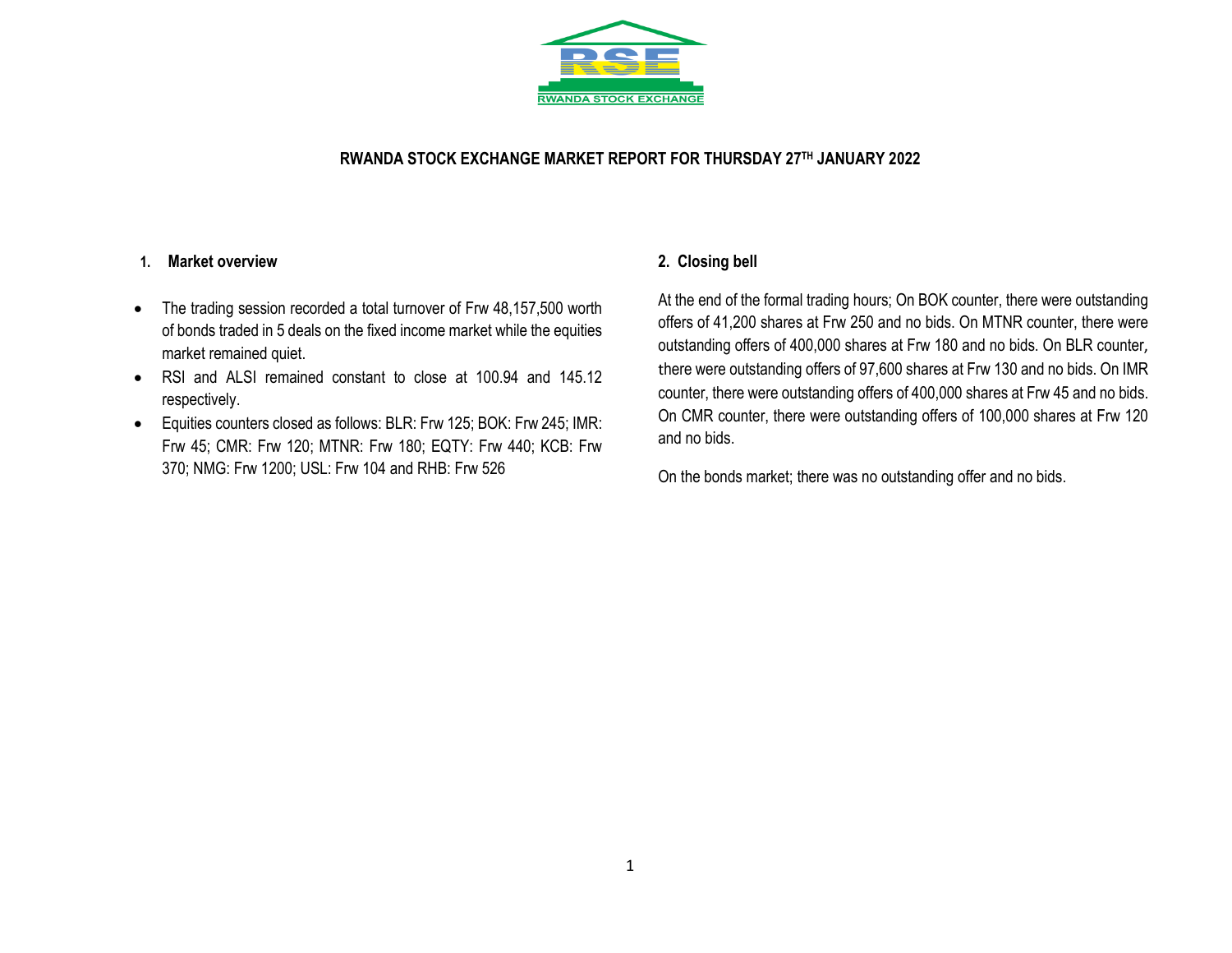# **3. Equities Market on 27/01/2022**

| <b>ISIN-CODE</b>    | <b>Stock</b> |       | Past 12<br>months |             | Today's<br>session | <b>Closing</b> | Prev. | Change | <b>Volume</b> | <b>Value</b> |
|---------------------|--------------|-------|-------------------|-------------|--------------------|----------------|-------|--------|---------------|--------------|
|                     |              |       | <b>High - Low</b> | <b>High</b> | Low                |                |       |        |               |              |
| RW000A1JCYA5        | <b>BOK</b>   | 250   | 221               | 0.00        | 0.00               | 245            | 245   | 0.00   | 0.00          | 0.00         |
| RW000A1H63N6        | <b>BLR</b>   | 126   | 100               | 0.00        | 0.00               | 125            | 125   | 0.00   | 0.00          | 0.00         |
| KE0000000380        | <b>NMG</b>   | 1,200 | 1,200             | 0.00        | 0.00               | 1,200          | 1,200 | 0.00   | 0.00          | 0.00         |
| KE0000000315        | <b>KCB</b>   | 370   | 370               | 0.00        | 0.00               | 370            | 370   | 0.00   | 0.00          | 0.00         |
| KE0000000489        | <b>USL</b>   | 104   | 104               | 0.00        | 0.00               | 104            | 104   | 0.00   | 0.00          | 0.00         |
| KE0000000554        | <b>EQTY</b>  | 440   | 440               | 0.00        | 0.00               | 440            | 440   | 0.00   | 0.00          | 0.00         |
| <b>RW000A2DN989</b> | <b>IMR</b>   | 46    | 43                | 0.00        | 0.00               | 45             | 45    | 0.00   | 0.00          | 0.00         |
| ZAE000244737        | <b>RHB</b>   | 526   | 526               | 0.00        | 0.00               | 526            | 526   | 0.00   | 0.00          | 0.00         |
| RW000A2QAPH5        | <b>CMR</b>   | 120   | 120               | 0.00        | 0.00               | 120            | 120   | 0.00   | 0.00          | 0.00         |
| RW000A3CNNB4        | <b>MTNR</b>  | 269   | 175               | 0.00        | 0.00               | 180            | 180   | 0.00   | 0.00          | 0.00         |

| <b>Market Status</b> |          |  |  |  |  |  |  |  |  |  |
|----------------------|----------|--|--|--|--|--|--|--|--|--|
| 08h50-08h59          | Pre-Open |  |  |  |  |  |  |  |  |  |
| 09h00-12h00          | Open     |  |  |  |  |  |  |  |  |  |
| 12h00-08h50          | Close    |  |  |  |  |  |  |  |  |  |

| <b>INDICES</b>                      | <b>Previous</b> | <b>Today</b> | <b>Points</b> | Change % | Exchange rate against Frw as at 27/01/2022              |                  |                  |                  |  |
|-------------------------------------|-----------------|--------------|---------------|----------|---------------------------------------------------------|------------------|------------------|------------------|--|
| <b>RSI</b>                          | 100.94          | 100.94       | 0.00          | 0.00     | Currency                                                | Sell             | <b>Buy</b>       | <b>Average</b>   |  |
| <b>ALSI</b>                         | 145.12          | 145.12       | 0.00          | 0.00     | <b>USD</b><br><b>KES</b>                                | 1,022.26<br>8.97 | 1,002.22<br>8.79 | 1,012.24<br>8.88 |  |
| <b>OTHER TRADING</b><br><b>STAT</b> |                 |              |               |          | <b>UGS</b><br><b>BIF</b>                                | 0.29<br>0.50     | 0.28<br>0.49     | 0.28<br>0.50     |  |
| <b>Shares traded</b>                | 19,800          | 0.00         | (19,800)      | (100)    | <b>TZS</b><br>ZAR                                       | 0.44<br>66.27    | 0.43<br>64.97    | 0.44<br>65.62    |  |
| <b>Equity Turnover</b>              | ,676,000        | 0.00         | (1,676,000)   | (100)    | <b>Market Capitalization (Frw)</b><br>3,700,107,778,506 |                  |                  |                  |  |
| Number of deals                     | 3.00            | 0.00         | (3.00)        | (100)    |                                                         |                  |                  |                  |  |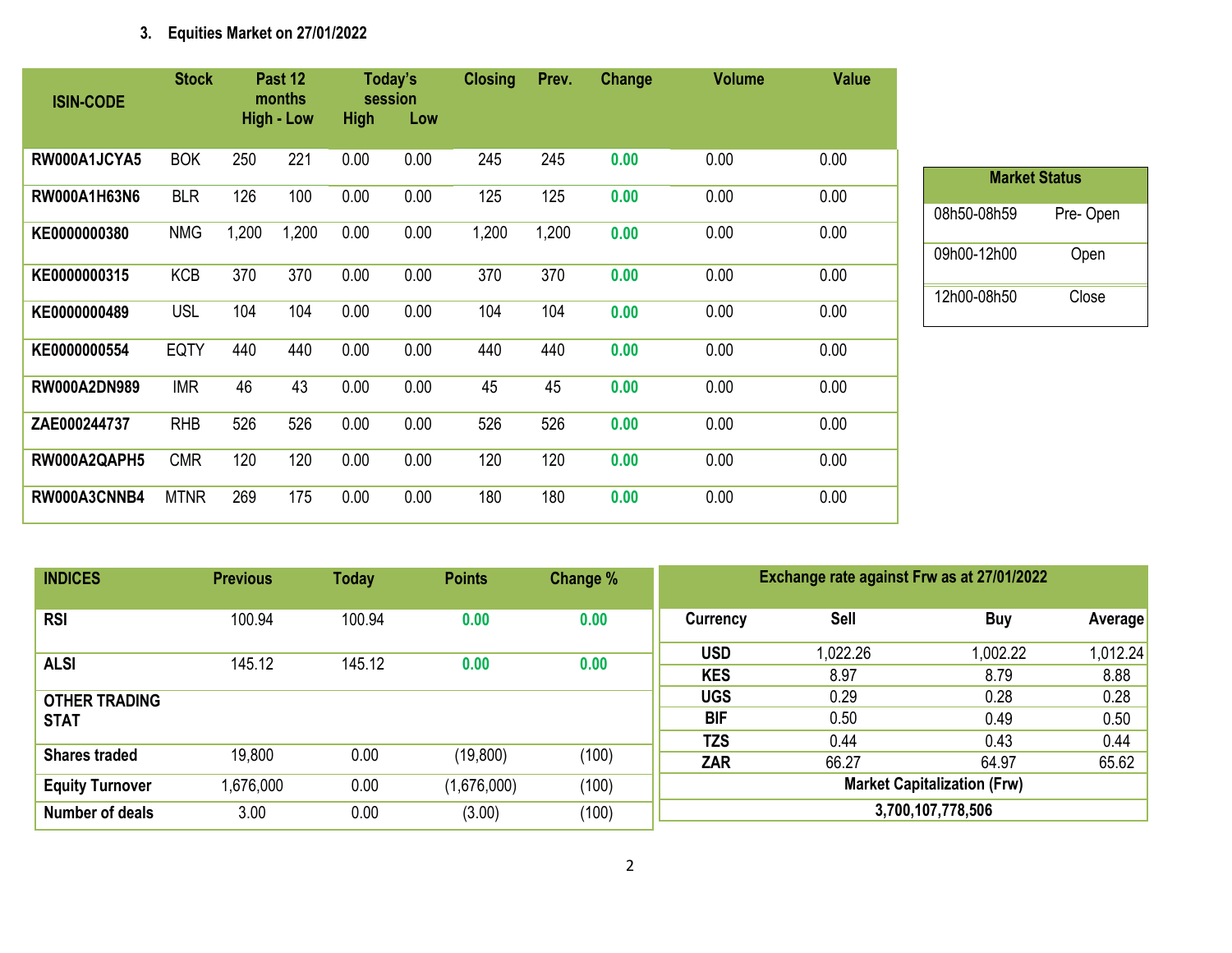**4. INDICES**



#### **5. Bond market on 27/01/2022**

#### **A. Government bonds**

| <b>ISIN-CODE</b>    | <b>Status</b> | <b>Security</b> | <b>Maturity</b> | <b>Coupon rate</b> | Close.       | Prev.        | <b>Bids</b> | <b>Offers</b> | <b>Bond traded</b> |
|---------------------|---------------|-----------------|-----------------|--------------------|--------------|--------------|-------------|---------------|--------------------|
|                     |               |                 |                 |                    | <b>Price</b> | <b>Price</b> |             |               |                    |
| <b>RW000A1Z2RJ7</b> |               | FXD2/2015/10yrs | 25/05/2025      | 12.925%            | 105          | 105          | 0.00        | 0.00          | 0.00               |
| RW000A182K48        |               | FXD2/2016/15Yrs | 09/05/2031      | 13.5%              | 103.5        | 103.5        | 0.00        | 0.00          | 0.00               |
| <b>RW000A19D0U5</b> |               | FXD1/2017/5Yrs  | 18/02/2022      | 12.375%            | 105          | 105          | 0.00        | 0.00          | 0.00               |
| <b>RW000A19JG53</b> |               | FXD2/2017/7Yrs  | 17/05/2024      | 12.675%            | 103          | 103          | 0.00        | 0.00          | 0.00               |
| <b>RW000A19NL84</b> |               | FXD3/2017/5Yrs  | 19/08/2022      | 12.200%            | 106          | 106          | 0.00        | 0.00          | 0.00               |
| RW000A19S1Q4        | Re-opened     | FXD4/2017/7Yrs  | 15/11/2024      | 12.40%             | 105.28       | 105.28       | 0.00        | 0.00          | 0.00               |
| <b>RW000A19W8Z4</b> |               | FXD1/2018/5Yrs  | 17/02/2023      | 11.80%             | 105.86       | 105.86       | 0.00        | 0.00          | 0.00               |
| <b>RW000A19HS6</b>  | Re-opened     | FXD2/2018/10Yrs | 12/05/2028      | 12.50%             | 102.9        | 102.9        | 0.00        | 0.00          | 0.00               |
| RW000A194997        | Re-opened     | FXD3/2018/15Yrs | 05/08/2033      | 12.9%              | 106.21       | 106.21       | 0.00        | 0.00          | 0.00               |
| RW000A2RYEG9        | Re-opened     | FXD1/2019/7Yrs  | 13/02/2026      | 11.850%            | 104          | 105.08       | 0.00        | 0.00          | 2,000,000          |
| <b>RW000A2R26W1</b> | Re-opened     | FXD2/2019/5Yrs  | 17/05/2024      | 11.300%            | 104          | 104.02       | 0.00        | 0.00          | 1,000,000          |
| RW000A2R64M3        | Re-opened     | FXD3/2019/20Yrs | 29/07/2039      | 13.250%            | 105.25       | 105.25       | 0.00        | 0.00          | 0.00               |
| <b>RW000A2SA2Y9</b> | Re-opened     | FXD4/2019/3Yrs  | 18/11/2022      | 10.950%            | 102          | 102          | 0.00        | 0.00          | 0.00               |
| <b>RW000A2SA2Z6</b> | Re-opened     | FXD5/2019/7Yrs  | 13/11/2026      | 11.550%            | 103.9        | 103.9        | 0.00        | 0.00          | 0.00               |